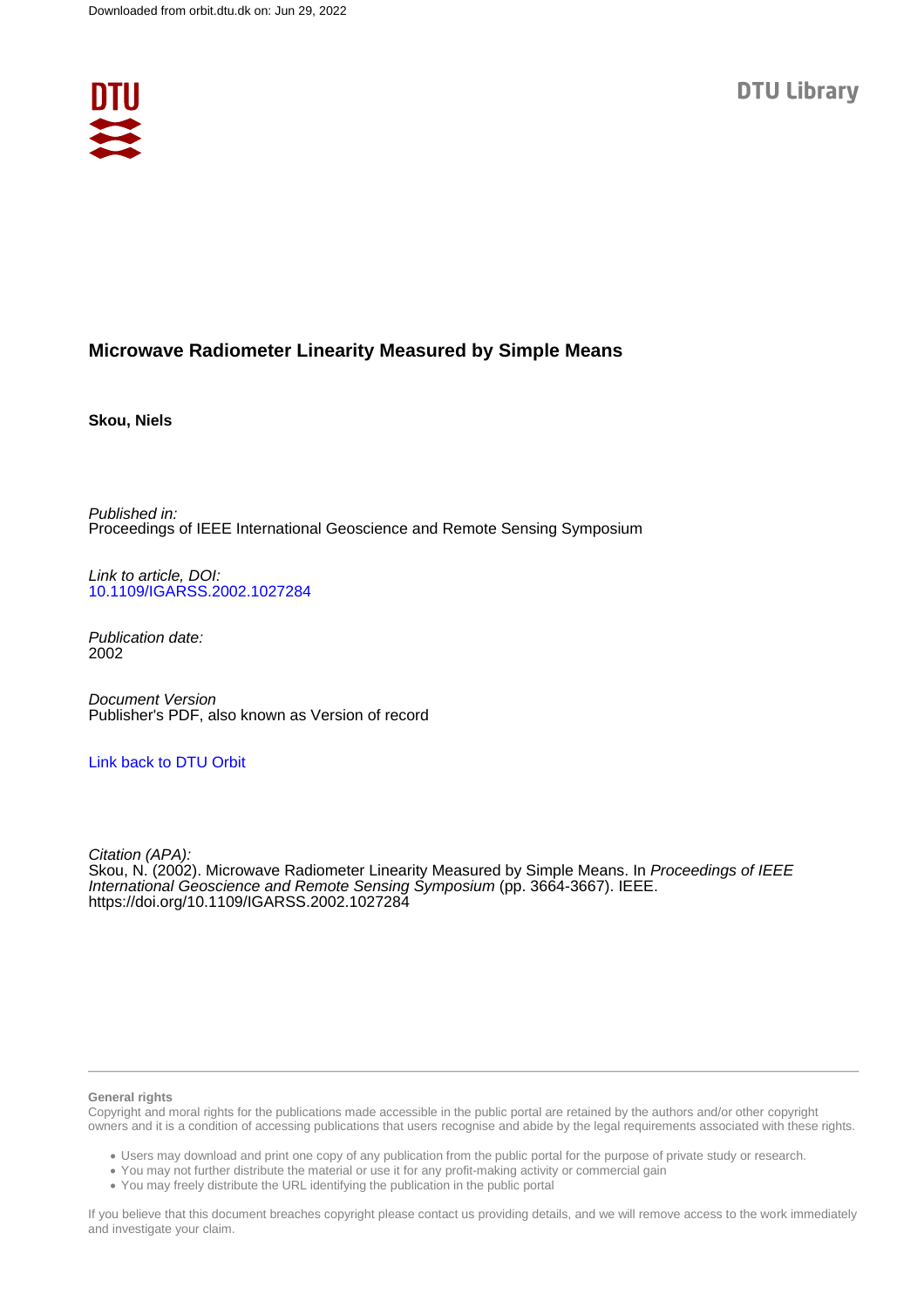# **Microwave Radiometer Linearity Measured by Simple Means**

Niels Skou

Oersted•DTU, B 348, Technical University of Denmark. DK 2800 Lyngby, Denmark. Phone: (45) 45 25 38 00, Fax: (45) 45 93 16, e-mail: ns@oersted.dtu.dk

*Abstract* **- Modern spaceborne radiometer systems feature an almost perfect on-board calibration, hence the primary calibration task the be carried out before launch is a check of radiometer linearity. This paper describes two ways of measuring linearity of microwave radiometers only requiring relatively simple equipment.** 

### I. INTRODUCTION

This paper deals with alternatives to the traditional way of calibrating radiometers. The traditional method is based on the principle of pointing the radiometers feed horn towards a variable temperature, scene simulating target. Although conceptually simple it is not technically simple. The target must exhibit excellent VSWR and be variable in temperature over a large range with extreme precision  $(\sim 0.1 \text{ K})$ . Such a target is expensive and moreover its operation is expensive as it requires thermal vacuum environment.

The on-board calibration in present spaceborne radiometer systems - like the well known SSM/I - is carried out in an almost ideal fashion: the feed horn cluster sequentially view the main offset parabolic reflector for the actual measurement of scene properties, the hot load for one calibration point, and the cold sky reflector for a second calibration point. The output of the hot load is known by careful measurements of the physical temperature of the absorbing elements, and by design taking into consideration the emmisivity of the load and the VSWR of the load in conjunction with the noise temperature of the radiometers as seen through the feeds. The output from the main reflector is the antenna temperature modified by the main reflector loss. This loss can be quantified very accurately, [1]. The output from the cold reflector is the sky temperature, which is known by design (feed/reflector radiation pattern, satellite geometry, orbit geometry), modified by the cold reflector loss. No VSWR problems are foreseen for the two reflector cases due to the offset geometry. Thus, as the losses and physical temperatures of the two reflectors are known with good accuracy, a perfect calibration takes place. This is in strong contrast to most earlier radiometer systems where a switch matrix selects whether the antenna, the hot load, or the separate sky horn is connected to the radiometer receiver. This result in large problems with losses, switch isolations, and the fact that different signal paths when calibrating and when measuring the antenna temperature must be sustained. Ground calibration in this case becomes an intriguing exercise in determining all possible losses, isolations, and radiometer transfer function properties. In the first case, however, due to the "perfect" calibration scheme, the ground calibration exercise would be non existing if the radiometers were known to be perfectly linear!

Unfortunately the radiometers cannot be assumed perfectly linear, so the main task of the ground calibration is to determine the transfer function of the radiometers with sufficient accuracy, (plus the precise determination of the losses in the two reflectors which is not the subject here).

#### II. SIMPLE 3-POINT CALIBRATION

The purpose of this calibration procedure is to make a rough calibration of the radiometers and check their linearity with good accuracy yet using simple, low-cost, primary targets. The principle is illustrated in Fig. 1. Two targets made of Eccosorb material in isolated metal buckets are used. Filling liquid nitrogen into a target provides a cold calibration temperature  $T_C$  (~ 77 K) and leaving it without the liquid nitrogen provides the hot calibration temperature T<sub>H</sub> (= T<sub>0</sub>  $\sim$ 293 K). Two identical antennas are connected with equal waveguides to a magic tee, the radiometer is connected to the sum port while the difference port is terminated. The power from one antenna is split between the sum and difference ports.



Fig. 1: Set-up for simple 3-point calibration

As the signals from the two antennas are uncorrelated, the sum port will provide to the radiometer the average value of

#### 0-7803-7536-X/02/\$17.00 (C) 2002 IEEE 3664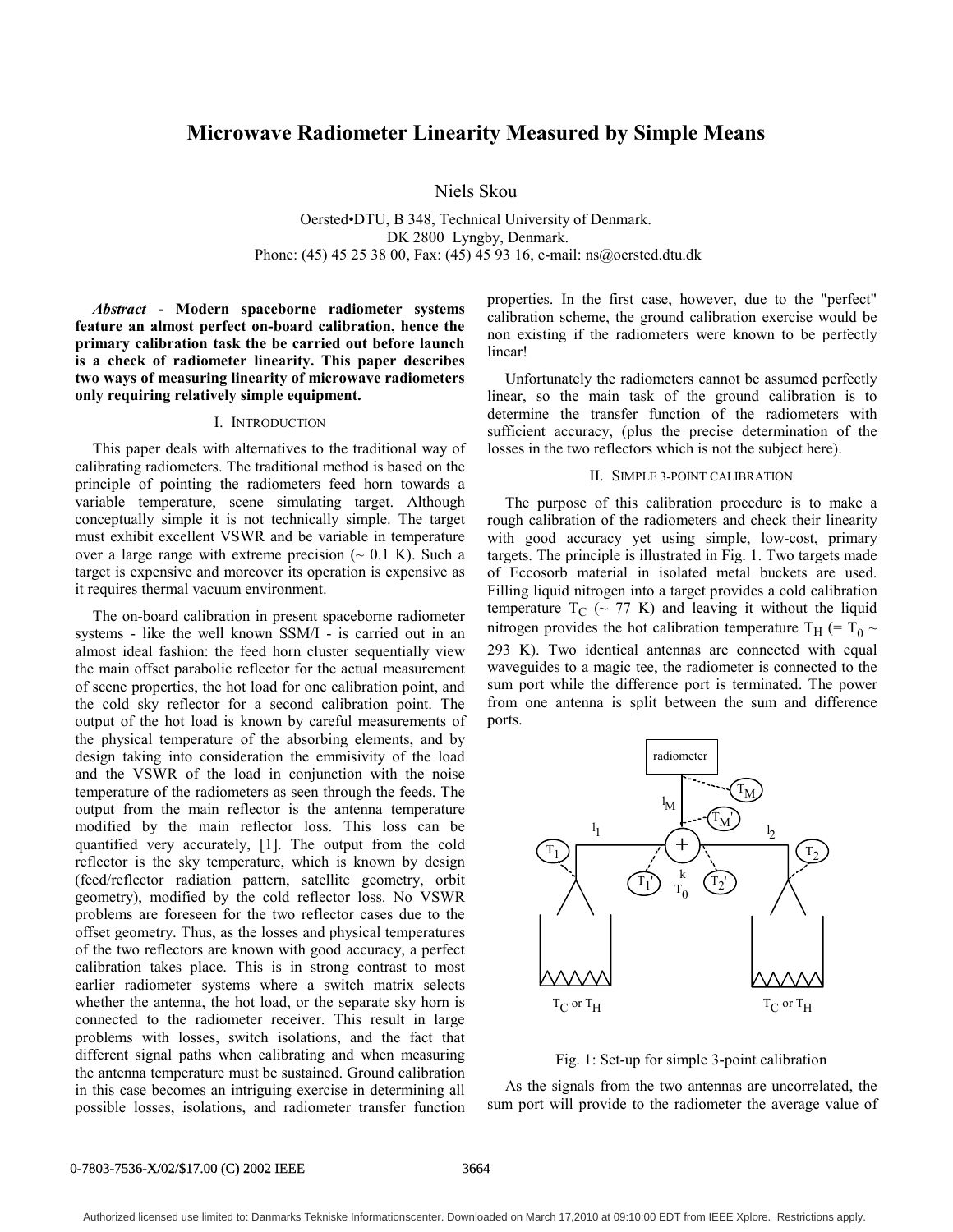the two antenna signals (in the ideal, lossless case and with an ideal, symmetrical magic tee). The noise signal from the termination is split equally between the two antennas.

The calibration procedure includes four cases: the hot case (HH) where both antennas view  $T_H$  and the radiometer measures  $T_H$ , the cold case (CC) where both antennas view  $T_{\rm C}$  and the radiometer measures  $T_{\rm C}$ , and two mixed cases (CH and HC) where one antenna views  $T_C$  the other  $T_H$  and the radiometer measures  $(T_C + T_H)/2$  or  $(T_H + T_C)/2$  that are equal in the ideal case.

It is assumed that the transfer function of the radiometer looks like the "possible situation" shown in Fig. 2. It is a very likely situation considering the way a radiometer is built. A dominating factor in the transfer function will be the square law detector. It is something between square law and linear, and "good" square law behavior is obtained for sufficiently low signal levels. A transfer function like the "impossible situation" shown in Fig 2 cannot be dealt with by the calibration method under discussion here. It is not a likely situation, and for many good reasons it must be avoided. Returning to the likely function of Fig. 2 and the procedure described above, it will in the following be shown that one can measure 3 points on the calibration curve with good accuracy even under non-ideal conditions i.e. lossy components and non-perfect balance in the magic tee (k is not 0.5).



Fig. 2: Radiometer calibration curves

By inspection of Fig. 1 the following set of equations can be established:

$$
T_1' = T_1 \cdot l_1 + (1 - l_1) \cdot T_0 \tag{1}
$$

$$
T_2' = T_2 \cdot l_2 + (1 - l_2) \cdot T_0 \tag{2}
$$

$$
T_M' = k \cdot T_1' + (1 - k) \cdot T_2'
$$
 (3)

$$
T_M = T_M^{-1}I_M + (1 - I_M)^T T_0
$$
 (4)

By proper insertion the following expression for the input to the radiometer is found:

$$
T_{M} = k \cdot l_{M} \cdot l_{1} \cdot T_{1} + k \cdot l_{M} \cdot (1 - l_{1}) + (1 - k) \cdot l_{M} \cdot l_{2} \cdot T_{2} + (1 - k) \cdot l_{M} \cdot (1 - l_{2}) \cdot T_{0} + (1 - l_{M}) \cdot T_{0}
$$
\n(5)

Let's assume the hot case:  $T_1 = T_2 = T_H = T_0$ , and by insertion and reduction we find:

 $T_M$ <sup>HH</sup> =  $T_0$  which is not surprising!

By letting  $T_1 = T_2 = T_C$  in equation (5) we find an expression for the radiometer input in the cold case:  $T_M^{\,CC}$ . Likewise,  $T_1 = T_H = T_0$  and  $T_2 = T_C$  gives  $T_M$ <sup>HC</sup>, while  $T_1 = T_H$  $T_C$  and  $T_2 = T_H = T_0$  gives  $T_M$ <sup>CH</sup>. By proper insertion and reduction it is straight forward to show that the average value  $T_M^{av}$  of  $T_M^{HC}$  and  $T_M^{CH}$  is equal to the mid point value  $T_m$ of  $T_M^{\text{HH}}$  and  $T_M^{\text{CC}}$ , i.e.:

$$
(T_M^{\text{HC}} + T_M^{\text{CH}})/2 = (T_M^{\text{HH}} + T_M^{\text{CC}})/2 \tag{6}
$$

so, with our radiometer under test we measure the extreme (hot and cold) cases -  $T_M^{\text{HH}}$  and  $T_M^{\text{CC}}$  - we calculate the mid point value  $T_m$ , and we expect the radiometer to yield this value as an average  $T_M^{av}$  of the two measurements of the mixed (hot/cold, cold/hot) cases. If not the radiometer is nonlinear.

A precondition for this to be able to work is that there is reasonable balance in the system i.e.  $k \approx 0.5$  which means that  $T_M$ <sup>HC</sup>  $\approx$   $T_M$ <sup>CH</sup>, and that the radiometer has a "decent" nonlinear characteristic.

A sensitivity analysis is warranted. Assume the magic tee imbalance to be  $\pm$  0.1 dB corresponding to k = 0.51. Assume equal length waveguides so that  $l_1 = l_2 = l_M = 0.95$ (corresponding to 0.2 dB loss). Let  $T_H = T_0 = 293$  K and  $T_C =$ 77 K. We can then calculate that  $T_M^{\text{HH}} = 293 \text{ K}$ ,  $T_M^{\text{CC}} =$ 98.06 K, and the mid point value  $T_m$  = 195.53 K. Likewise we find  $T_M$ <sup>HC</sup> = 197.48 K and  $T_M$ <sup>CH</sup> = 193.58 K. The average value is  $T_M^{av} = 195.53$  K as we would have expected. It is seen that a realistic imbalance will result in a small difference in the  $T_M$  values i.e. we can average the results from a slightly nonlinear radiometer and thus get a measurement of the deviation from linearity midway between  $T_{\rm C}$  and  $T_{\rm H}$ .

Further comments:  $l_1$ ,  $l_2$  and  $l_M$  include the ohmic losses in the 3 ports of the magic tee. Lack of isolation between the difference port and the sum port will result in loss of some signal to the termination and generation of some signal in the sum port from the termination i.e. just like loss in the transmission line between the tee and the radiometer. Hence,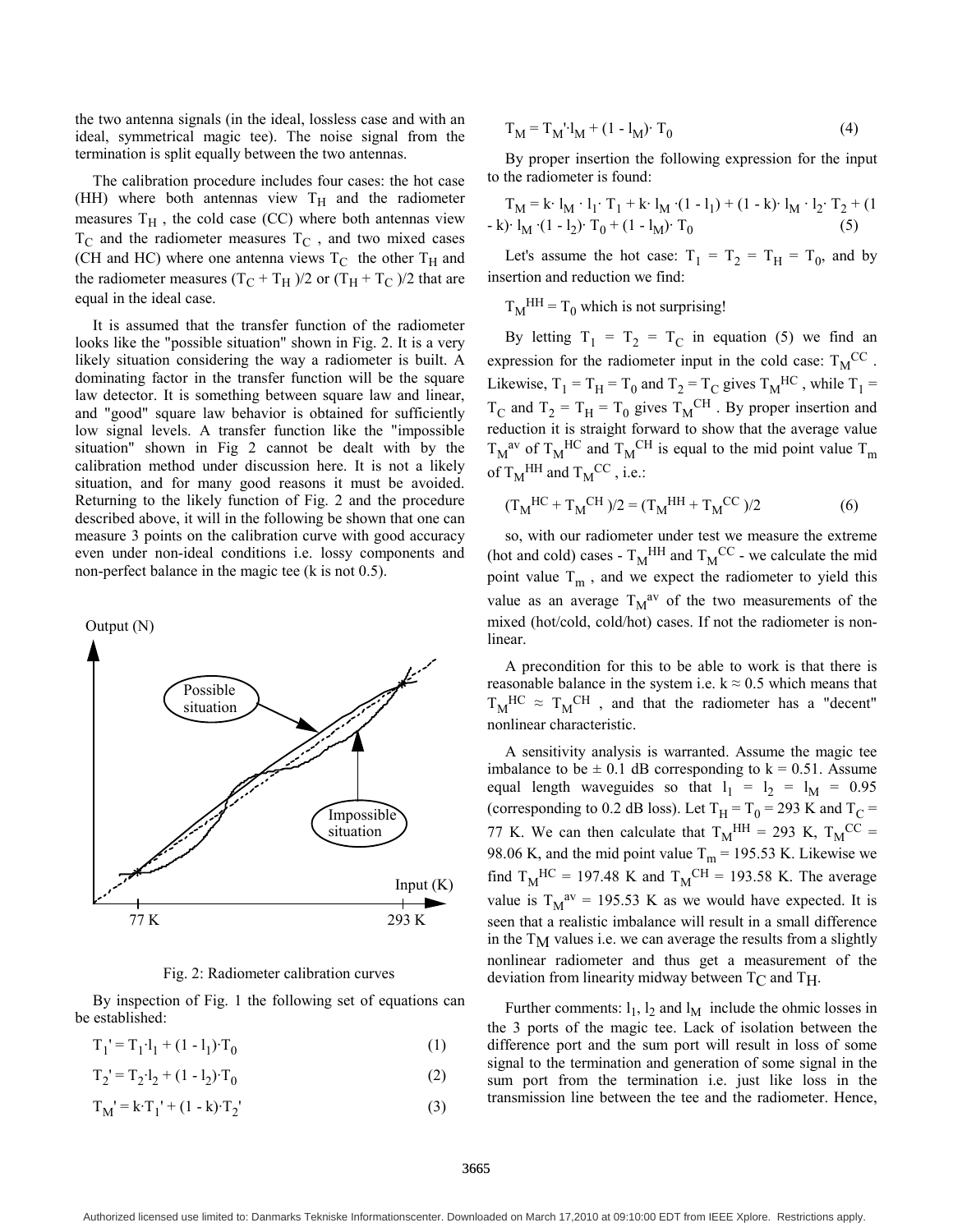this effect can be regarded as included in  $l_M$  and, as the calculations show, has no effect in the present case.

It shall be noted that the calibration method under discussion does not solve the problem of finding the transfer function below 77 K, which could be a problem as the cold calibration point in space is only a few Kelvins.

### III. LINEARITY CHECKED BY SLOPE MEASUREMENTS

Fig. 3 shows another set-up by which a roughly calibrated radiometer can be checked for linerarity. An antenna horn points towards a simple liquid nitrogen target and a variable attenuator (Att2) with low insertion loss and at ambient temperature are able to produce any brightness temperature from  $\sim$ 77 K to  $\sim$  293 K. The accurate value of the brightness temperature is not known but can be assessed by the roughly calibrated radiometer. Through a directional coupler with a coupling value of 20 dB (in order not to attenuate the signal in the main arm unduly) a noise signal of variable amplitude is injected. The signal originates in a noise diode (typical excess noise ratio, ENR larger than 20 dB) and is attenuated in a variable attenuator Att1. A PIN diode switch selects either this signal or the signal from a load at ambient for injection.



Fig. 3: Slope measurement set-up

When the ambient load is on, the net result is that practically no extra noise is added to the signal from the antenna horn, while as the switch selects the signal from the noise diode a certain noise is added. The attenuators could be of the rotary vane type for low insertion loss and good stability.

Fig. 2 shows the transfer function for the radiometer under test. By the rough calibration two points are established corresponding (as an example) to 77 K and 293 K. For simplicity the calibration constant  $(N/T_i)$  is assumed equal to 1. If the transfer function is linear (dashed curve) then the output change ∆N corresponding to a certain setting of Att1, hence a certain input change  $\Delta T_i$ , will be the same for all settings of Att2, hence all values of  $T_i$ . This is not the case if the transfer function is not linear.

Let's assume a "nice" curve that deviates 0.1 from the linear curve midway between the two known calibration points (shown strongly exaggerated as the "possible" curve). An input of 185 K will result in an output of 185.1. If we select Att1 to give  $\Delta T_i = 108$  K we will observe a  $\Delta N$  of 108.1 and 107.9 for two suitable settings of Att2.

This difference of 0.2 corresponding in the present example to 0.2 K can be clearly detected. Hence, by this method we can readily detect deviations from a linear curve down to the 0.1 K level. Actually, we can measure the true deviation and assess the transfer function by proper selection of attenuator settings.

It is noteworthy that if the antenna horn is pointed towards the sky the check can be extended almost down to the cold calibration point in space.

### IV. MEASUREMENTS

## *A. 3-Point Method*

A noise injection radiometer (NIR), a Dicke radiometer (DR), and a total power radiometer (TPR), all Ka band, have been subjected to linearity checks as described in Section II. In fact the NIR and DR cases are not independent as we deal with one Dicke type switching radiometer able to operate in both modes. Fig. 4 shows an example of the experiments with the NIR instrument. First the hot case is measured to  $T_M^{\text{HH}} =$ 295.10 K. Then follows, after filling one target with liquid nitrogen, a series of cold-hot / hot-cold combinations by moving the targets around. We find  $T_M$ <sup>HC</sup> = 188.43 K and  $T_M^{\text{CH}} = 191.11 \text{ K}$  (averages over the 3 measurements of each). Hence  $T_M^{av} = 189.77$  K. Filling the second target with nitrogen enables the 3 measurements of the cold case, and  $T_M^{\,CC} = 88.17$  K. Finally is shown a case where a low loss horn is connected directly to the radiometer input and pointed to the cold target to yield 77.27 K as result. This, together with the hot case, provides the basic calibration of the radiometer. From the hot and the cold case is seen that the mid point value is  $T_m = 191.64$  K, meaning that there is a deviation from linearity of 1.87 K halfway between the hot and cold calibration point!